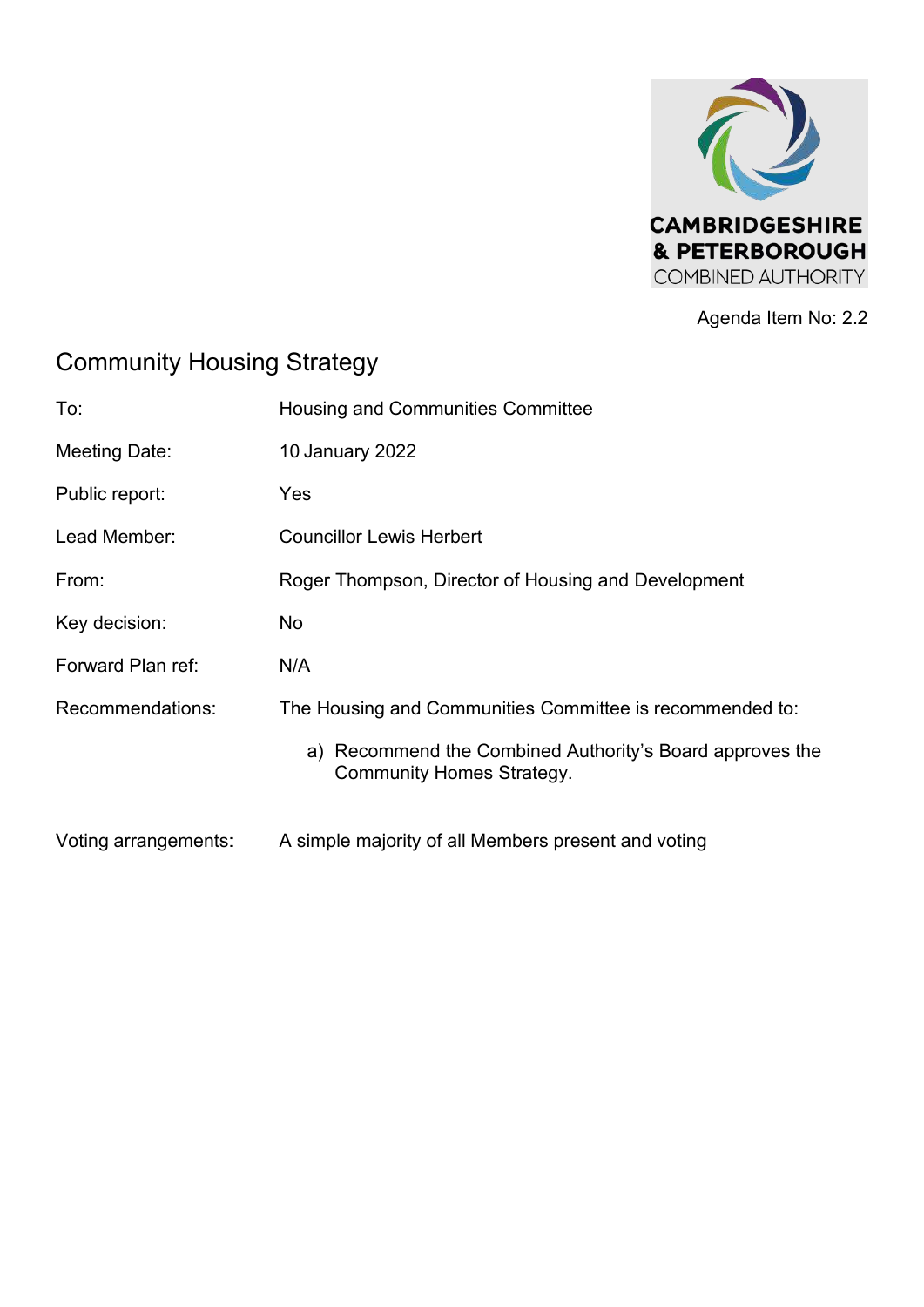## 1. Purpose

1.1 The purpose of this report is to present the proposed Community Homes Strategy for Cambridgeshire and Peterborough. The proposed strategy can be found at Appendix 1. It is intended to then secure approval from the CPCA Board in March 2022 as this strategy will be incorporated as part of the paper described in the forward plan as 'future combined authority housing purpose and function'.

## 2. Background

- 2.1 Community-led housing (CLH) involves local people playing a leading and lasting role in providing affordable homes.
- 2.2 The combined authority's Housing Strategy of September 2018 recognised that delivery of community housing could contribute towards meeting the combined authority's housing objectives.
- 2.3 On 27 January 2021 the combined authority board approved a community homes business case that included the provision of £5,000 community homes start-up grants to support emerging community-led housing groups.
- 2.4 Potential community housing groups are recognised across Cambridgeshire and Peterborough and were supported by the combined authority through the community housing enabling team.
- 2.5 Following the Mayoral election in May 2021 East Cambridgeshire District Council (ECDC) became aware of a pending resourcing issue with all of the then CPCA community housing team and did not wish to lose impetus on community housing proposals within their district, so they recruited a dedicated officer to continue this work themselves at local district level.
- 2.6 Staff from the Community Homes team left the combined authority in August and September 2021, and it has since been identified that support services can be provided to an equivalent or better standard externally by Eastern Community Homes (ECH) that specialise in supporting community homes groups across eastern England.
- 2.7 A procurement waiver was obtained on the basis that ECH are a sole supplier. The waiver provides authority to appoint ECH to provide support to Community Homes groups across the majority of the combined authority's area from November 2022 to April 2023. The arrangement shall exclude East Cambridgeshire where groups shall be supported locally by ECDC.

## Significant Implications

- 3. Financial Implications
- 3.1 The Medium-Term Financial Plan (MTFP) for 2021 2025 included a budget of £100,000 per annum for 2 years towards community housing and the £100K homes projects. The draft MTFP for 2022-23 includes a revised budget for community housing of £70K per annum until